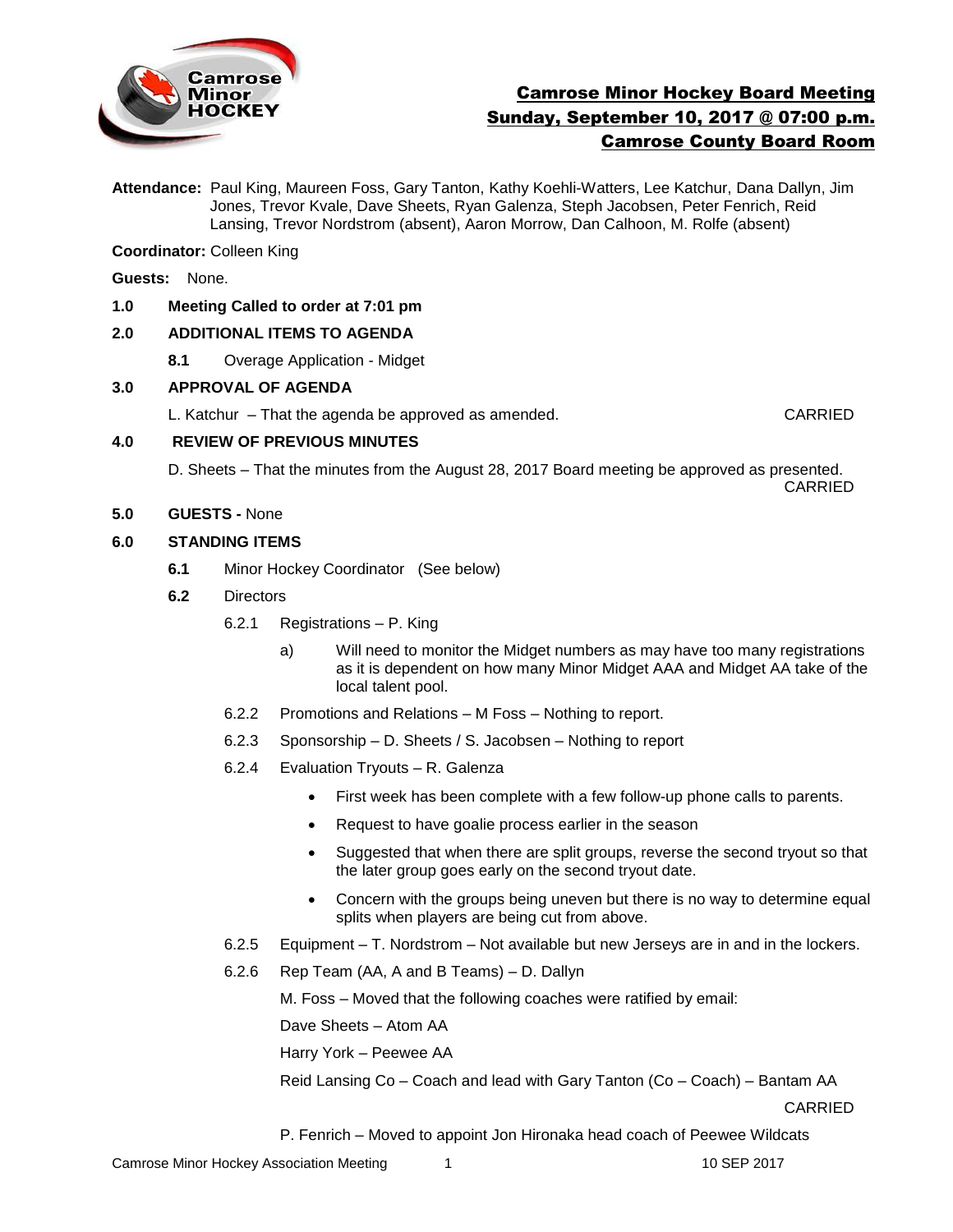S. Jacobsen – Moved that we appoint Bob Jonson as head coach of Atom Wildcats.

CARRIED

D Sheets – Moved that we appoint Eldon Banack as head coach of Novice Female team CARRIED

- 6.2.7 Non Rep Teams T. Kvale and S. Jacobsen to start recruiting for the non rep teams
- 6.2.8 Coach Mentorship G. Tanton and K. Koehli-Watters
	- a) Hockey Day G. Tanton handed out the schedule and will be presented at the Coach and Manager Meeting on September 28.
- 6.2.9 RIC M. Rolfe not available. P. King will follow-up with him.

### 6.2.10 Division Directors

a) Atom – P. Fenrich – requested that everyone be notified on the board when a coach is ratified before posting on the website if possible.

 Discussion around the two imports allowed at the Atom AA level and why it was decided to have two and not open it up like the higher divisions at AA.

# **7.0 OLD BUSINESS**

- **7.1** NAI –(1660) Meeting
	- C. King attended the meeting with highlights being that it is now known as the Northern Alberta Interlock League and this is the website that all teams will go to.
	- Emphasis was placed that teams playing in Tier 1 Atom and above the number one consideration will be competition and the second consideration will be travel.
	- Any teams Tier 2 and below, the number one consideration is travel and the second consideration will be competition.
	- Will review the site with the coach and managers on September 28<sup>th</sup> to highlight where the forms are located etc.
	- Discipline will be according to the Hockey Alberta guidelines only.
- **7.2** Governor's Meeting
	- J. Jones to attend on September 14<sup>th</sup> and C. King will have refreshments available.
- **7.3** Novice Hockey Draft Day
	- Border Paving Community Rooms have been booked and D. Sheets will follow up with Camrose Chrysler as they will sponsor the t-shirts etc.
- 7.4 Coach and Manager Meeting
	- Set for Thursday, September 28<sup>th</sup> starting at 6:30 at the County Office as the Border Paving Rooms are all booked up with the Kodiaks.
- 7.5 Checking Clinic for 1<sup>st</sup> year Bantams
	- Set for Wednesday, September 27 at 6:15 p.m. and is posted to the website and emails will be sent as reminders to the players.

### **8.0 NEW BUSINESS**

- 8.1 Overage Midget Request
	- Request from K. Kuzyk to have his 18 year old son approved to play midget. Board was informed that NAI was explicit in not approving any applications for overage age at the midget level.
	- L. Katchur Moved that the application be denied. CARRIED

### **9.0 Correspondence**

**None.**